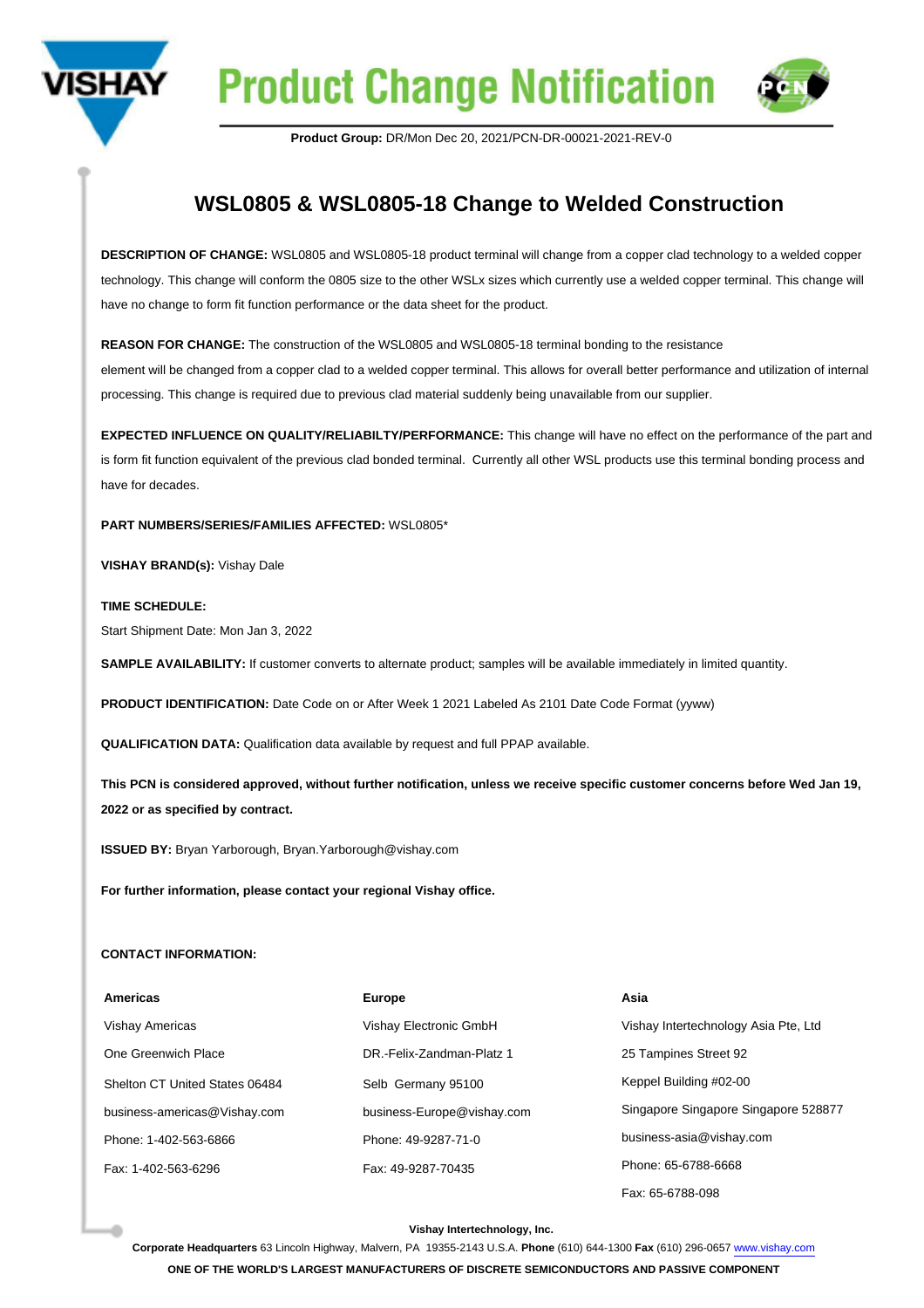Vishay Material Code WSL080500000ZEA9 WSL080500000ZEA9 WSL08055L000FEA WSL08055L000FEA WSL08055L000FEA18 WSL08055L000FEA18 WSL0805R0100DEA18 WSL0805R0100FEA WSL0805R0100FEA WSL0805R0100FEA18 WSL0805R0100FEA18 WSL0805R0100FEB WSL0805R0100FEB18 WSL0805R0150FEA WSL0805R0150FEA WSL0805R0150FEA WSL0805R0150FEA18 WSL0805R0150FEA18 WSL0805R0200DEA18 WSL0805R0200DEK WSL0805R0200DEK WSL0805R0200DEK18 WSL0805R0200DEK18 WSL0805R0200FEA WSL0805R0200FEA WSL0805R0200FEA18 WSL0805R0200FEA18 WSL0805R0220FEA WSL0805R0220FEA WSL0805R0250FEA WSL0805R0250FEA WSL0805R0250FEA18 WSL0805R0250FEA18 WSL0805R0300DEA WSL0805R0300FEA WSL0805R0300FEA WSL0805R0300FEA18 WSL0805R0300FEA18 WSL0805R0330FEA WSL0805R0330FEA WSL0805R0330FEA18 WSL0805R0330FEA18 WSL0805R0400FEA WSL0805R0400FEA WSL0805R0400FEA18